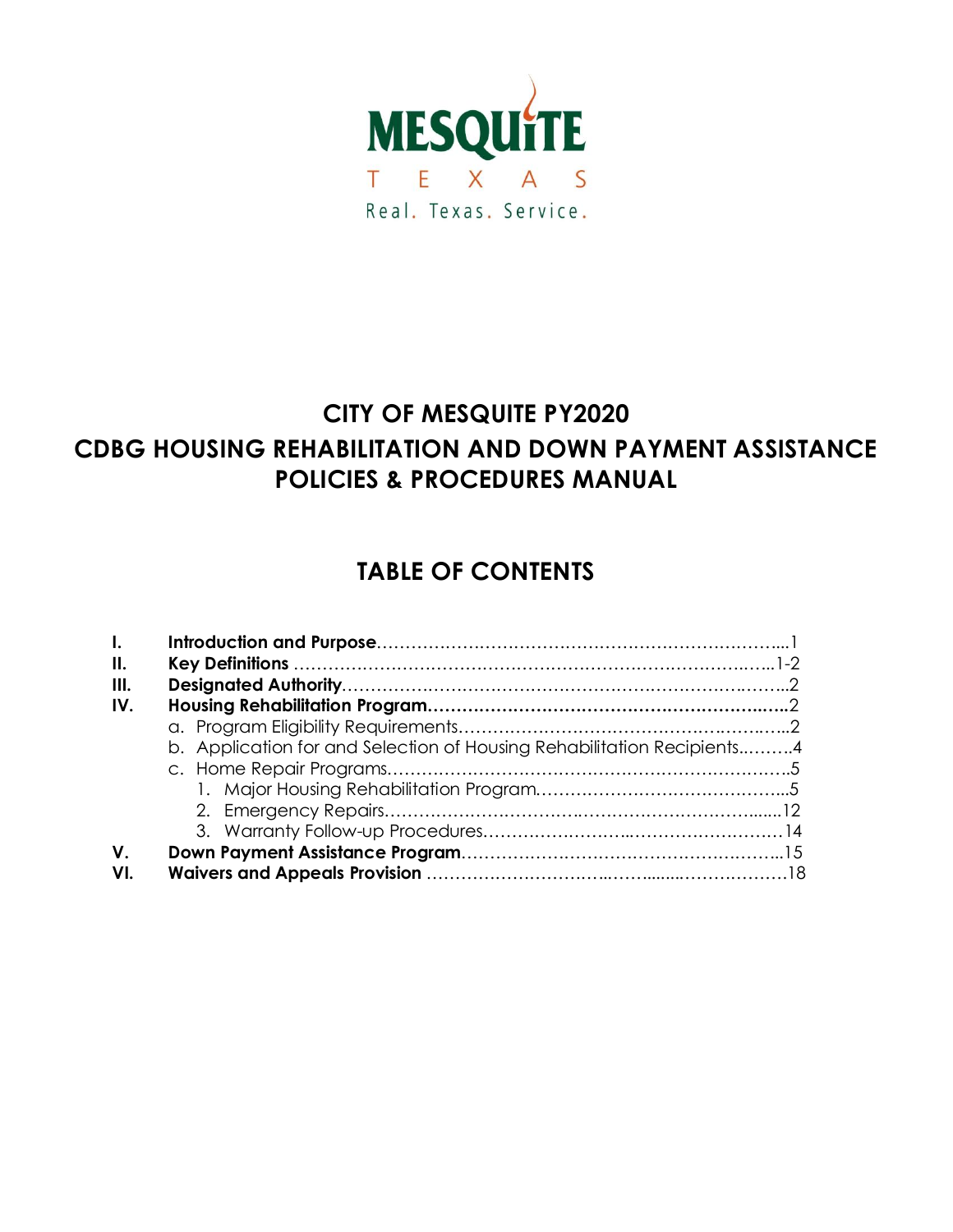# **I. INTRODUCTION AND PURPOSE**

This guide represents a summary of the design and operating procedures for the City of Mesquite's Housing Services. The Housing Services include Major, Minor and Emergency Single-Family Residential rehabilitation, and First-Time Homebuyer Assistance. The mission of the Housing Services is to provide decent and affordable housing through rehabilitation and repairs for low-income Homeowners for substandard deficiencies that make the dwelling unsafe, unsanitary or in need of renewal and financial assistance to First-Time Homebuyers to increase homeownership in the City of Mesquite. The Department of Housing and Urban Development (HUD) fund these services through the Community Development Block Grant (CDBG).

# **II. Key Definitions**

- **Applicant**--A person or a family that has applied for CDBG housing rehabilitation assistance.
- **CDBG**--Community Development Block Grant (CDBG) Program authorized under Title I of the Housing and Community Development Act of 1974, as amended. The regulations implementing the CDBG Program may be found at 24 CFR Part 570.
- **City**—The entitlement grantee and local unit of government, Mesquite, that receives an annual allocation of CDBG funds directly from HUD under the CDBG Entitlement Program.
- **Contractor--**An entity paid with CDBG funds to provide housing rehabilitation repairs. Contractors must be selected through a competitive procurement process.
- **Family**--As defined in 24 CFR 5.403, includes, but is not limited to, the following, regardless of actual or perceived sexual orientation, gender identity, or marital status: a single person, who may be an elderly person, displaced person, disabled person, near-elderly person, or any other single person; or a group of persons residing together, with or without children.
- **Gross Income**--An annual income less than the Section 8 Low Income Limit, generally 80 percent of the area median income, as established by HUD.
- **Homeowner**—The applicant who owns and resides at the property for which CDBG housing rehabilitation assistance is requested.
- **Household**--All persons occupying a home. The occupants may be a family, as defined in 24 CFR 5.403; two or more families living together; or any other group of related or unrelated persons who share living arrangements, regardless of actual or perceived, sexual orientation, gender identity, or marital status.
- **HUD**--The U.S. Department of Housing and Urban Development (HUD) which established the regulations and requirements for the program and has oversight responsibilities for the use of CDBG funds.
- **Income**--Annual income as defined under Section 8 at 24 CFR 5.609.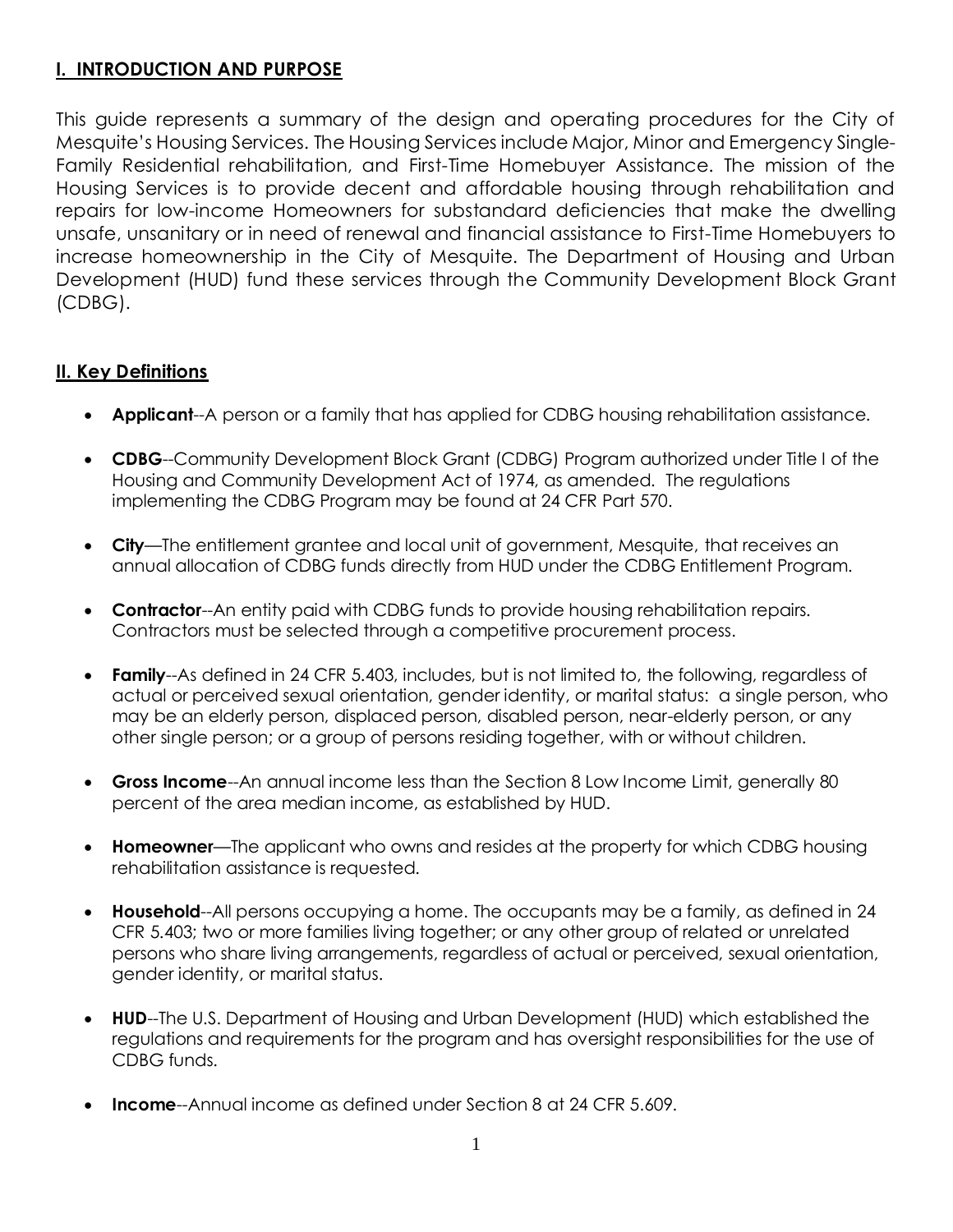**Rehabilitation--Substantial repairs that typically bring the property up to local codes and** standards and can include energy efficiency/weatherization, providing handicapped accessibility, and emergency repairs.

# **III. DESIGNATED AUTHORITY**

- a. The administrative authorities implementing Housing Rehabilitation and Down Payment Assistance programs reside within the Housing and Community Services Department. Staff approves rehabilitation contracts, contractual addenda and change orders, as needed, for project completion.
- b. The Manager of Housing and Community Services has the responsibility for final determination of the amount of assistance available to an individual eligible applicant, in accordance with the implementing procedures.
- c. The Grant Coordinator is responsible for determining eligibility for the program.

# **IV. HOUSING REHABILIATION**

The City of Mesquite offers two rehabilitation programs to assist owner-occupied homeowners with interior and exterior repairs: Major Housing Rehabilitation Program and Emergency Repairs Program. Both programs are funded by a Community Development Block Grant (CDBG) awarded by the U.S. Department of Housing and Urban Development (HUD) and are subject to income and other requirements. The Major Housing Rehabilitation Program focuses on addressing interior and/or exterior property deficiencies, while the Emergency Repairs Program is targeted to repairs and replacements that threaten health and/or safety of the homeowner, or the surrounding neighborhood.

a. PROGRAM ELIGIBILITY REQUIREMENTS

The following eligibility requirements for assistance are required for all household members and the property seeking housing rehabilitation assistance.

- 1. Household Eligibility Requirements
	- i. All members of the household must be either a United States citizen or a legal resident alien.
	- ii. No family, household member or applicant is eligible if:
		- they are a lifetime sex offender registrant (a permanent ban by HUD)
		- They are convicted of manufacturing and distribution of methamphetamine (a permanent ban by HUD) in federally-assisted housing, and;
		- if there is prior eviction due to/convicted of use of illegal substances within previous 3 years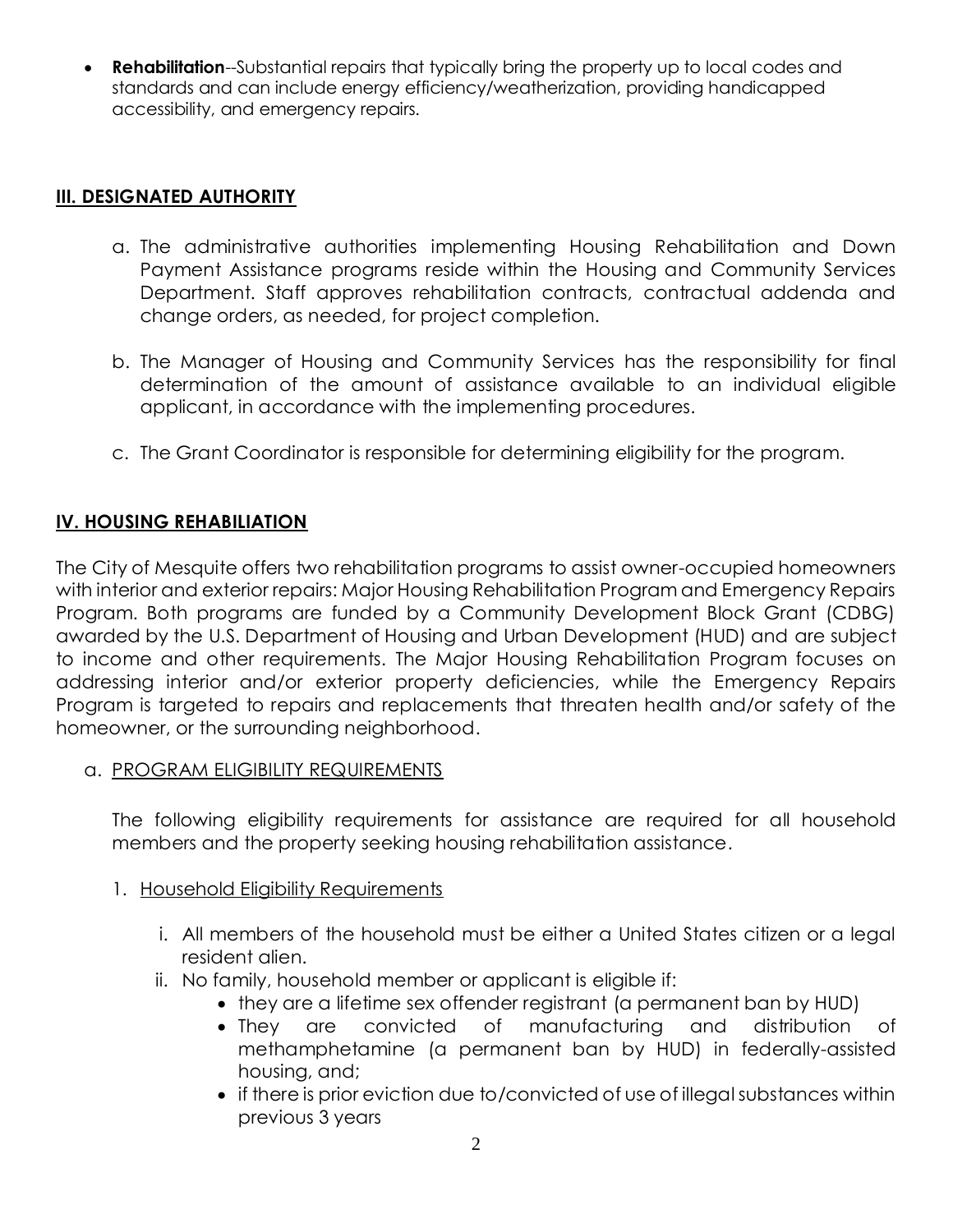Additionally, a family, household member or applicant may be ineligible to participate in the program if the City determines that it has reasonable cause to believe that a household member's abuse or pattern of abuse of alcohol may threaten the health, safety, or right to peaceful enjoyment of the premises by other residents.

- iii. The Homeowner must own and occupy the dwelling for a minimum of 2 years.
- iv. The Homeowner must hold a Deed of Trust or Warranty Deed to the property. City staff will verify ownership. All persons listed on the deed must reside in the home. In the event of divorce, the homeowner must possess a quitclaim deed if the property is recorded in both names.
	- If the Homeowner is purchasing their home by a "Contract for Deed" (or a like contract), where the homeowner does not gain title to the property deed until owner meets all contractual obligations, the homeowner is not eligible for rehabilitation assistance. The seller must provide the purchaser with a filed warranty deed on the property to satisfy this eligibility requirement.
	- If the Homeowner inherited the property, a deed of trust to the property must be on file in the County Clerk's Office. The homeowner must provide proof of financial responsibility for the property (i.e. tax payments, deed of trust, filed affidavit of heirship, etc.).
- v. The household must meet program income limits. Total family or household gross income determines program eligibility. Gross annual total household income shall be at or below 80% of the median income for household composition as determined by HUD. Annual income and asset income are calculated using the Section 8 definition of income at 24 CFR 5.609.

| Number of<br>household<br>members  |          |  |  |  |                                                                            |
|------------------------------------|----------|--|--|--|----------------------------------------------------------------------------|
| Annual<br><b>Income</b><br>Limits* | \$48,300 |  |  |  | \$55,200   \$62,100   \$68,950   \$74,500   \$80,000   \$85,500   \$91,050 |

#### **ANNUAL INCOME LIMITS**

*\*HUD Revises Annual Income Limits Annually.*

- vi. The Applicant must be current on the following basic housing expenses:
	- Home Mortgage Payment;
	- Property Taxes (City, County, School Taxes) must be current or have payment agreement (a tax deferral is not acceptable)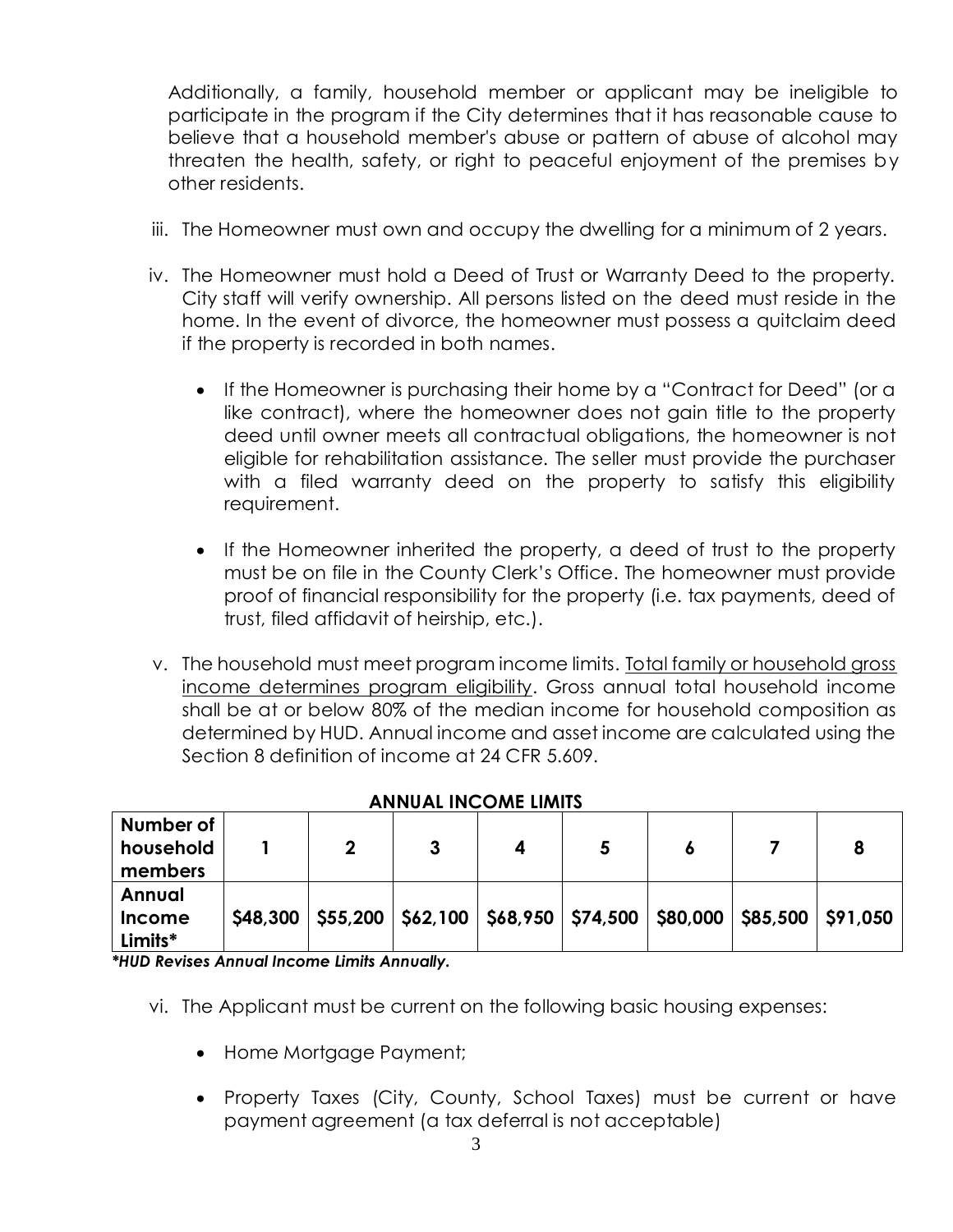vii. The Applicant must not have any outstanding judgments or liens. Bankruptcy is allowable if home is not subject to liquidation.

#### 2. Property Eligibility Requirements

- i. The residence (permanent structure only; no mobile homes, travel trailers, etc.) must be a single-family unit and located within the Mesquite city limits.
- ii. The property must be serviced by or accessible to a City-approved water supply, gas (if applicable), sanitary sewer and electrical systems.
- iii. The property must comply with and meet all environmental regulations; including but not limited to historical, floodplain, noise, and lead regulations (Properties located in the 500-year flood plain are ineligible unless flood insurance is provided. **Properties located in the 100-year flood plain are ineligible**.
- iv. For rehabilitation, property must pass a feasibility test: the repair costs cannot exceed 75% of the property replacement costs. For First-Time Homebuyer's Assistance, the property's sales price cannot exceed 95% of the area median sales price (24 CFR Section 92.254 (a) (2) (iii)).
- v. Homeowners and/or property addresses are eligible for CDBG funded rehabilitation repairs once every 10 years. Homeowners and/or property addresses are eligible for Emergency rehabilitation assistance once every two years.
- vi. The property must meet Housing Quality Standards (HQS) and complete an Environmental Review (ER) as defined by the U.S Department of Housing and Urban Development. The HQS inspection and Environmental Review will be provided by the City at no cost to the buyer. All utilities must be on and all necessary repairs must be made before funds can be released.

# b. APPLICATION FOR AND SELECTION OF HOUSING REHABILITATION RECIPIENTS

A Homeowner can request a rehab intake application by mail, email, fax, download from the City's website, and/or can pick up an application at the Community Services Building (1616 N. Galloway). The application must be signed by all household members 18 years old and older.

Upon receipt of the intake application, it will be reviewed by the Grant Coordinator for eligibility. If the information given meets the income limits, and other criteria, the Homeowner will be placed on the waiting list. Priority is given to an applicant whose home is older than 25 years, if they are 62 years of age or older, and on a fixed income (Social Security, pension, etc.). These applications will be processed first, in first-come,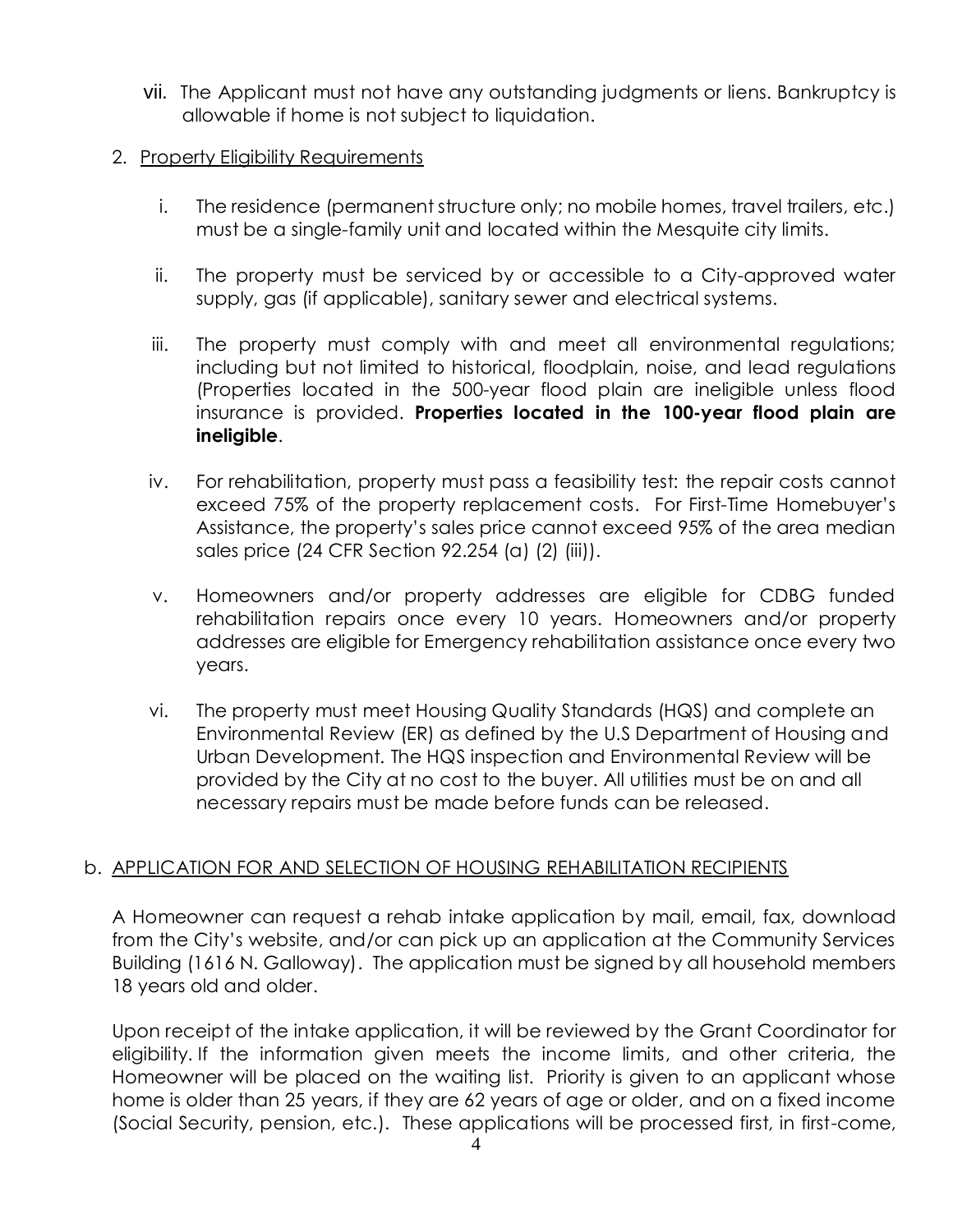first-served order. Only after all priority applications are exhausted will applications on the wait list be processed. The date of application completion and eligibility will determine the order of assistance.

When the Homeowner's application is next for processing from the waiting list, they will receive a phone call and letter from the Grant Coordinator to schedule an appointment to start the application process. The Homeowner will also be given a list of items to bring to the appointment that includes, but is not limited to, the following:

- 1. Documentation regarding all types of income (Social Security, pension, employment (two most recent payroll statements), retirement, disability, child support, etc.) and other financial contributions. Eligibility is based on anticipated income projection during the next 12 months.
- 2. Evidence of property ownership such as Warranty Deed, Deed of Trust, (ownership documentation) must be recorded;
- 3. Two (2) most recent bank statements for checking and savings accounts;
- 4. Any other information deemed necessary to determine eligibility.

If, at the application appointment, any other information for approval is required, the Homeowner will be given a checklist, which states the additional information needed. The applicant will have one week, seven days (7) days from intake date to submit all required information. If not received within the one-week timeframe, a letter will be sent to the Homeowner that their file is closed as ineligible. The homeowner can immediately reapply by submitting a new application.

**Any intentionally falsified information will cause the application to be rejected and the homeowner ineligible to apply for future assistance.** Failure to disclose information that may affect eligibility requirements shall also constitute fraud. Homeowners shall be required to make full restitution to the City in the event the rehabilitation services are provided to Homeowners who provide inaccurate or incomplete information in order to meet eligibility requirements.

If a Homeowner does not show up for their scheduled intake appointment (no call, no show), the Homeowner must contact the Grant Coordinator within three (3) days of the missed appointment with a reasonable explanation (i.e.: emergency situation such as illness or death in the family, etc.), a letter will be sent to the Homeowner that the file is closed.

If, during the application process, including approval, the Homeowner decides to withdraw their application for assistance, a certified letter will be sent to the homeowner confirming such decision (a copy will be sent to the Contractor if the project has already been bid out and awarded). If the applicant wants to be considered for assistance later, they will be placed at the bottom of the waiting list.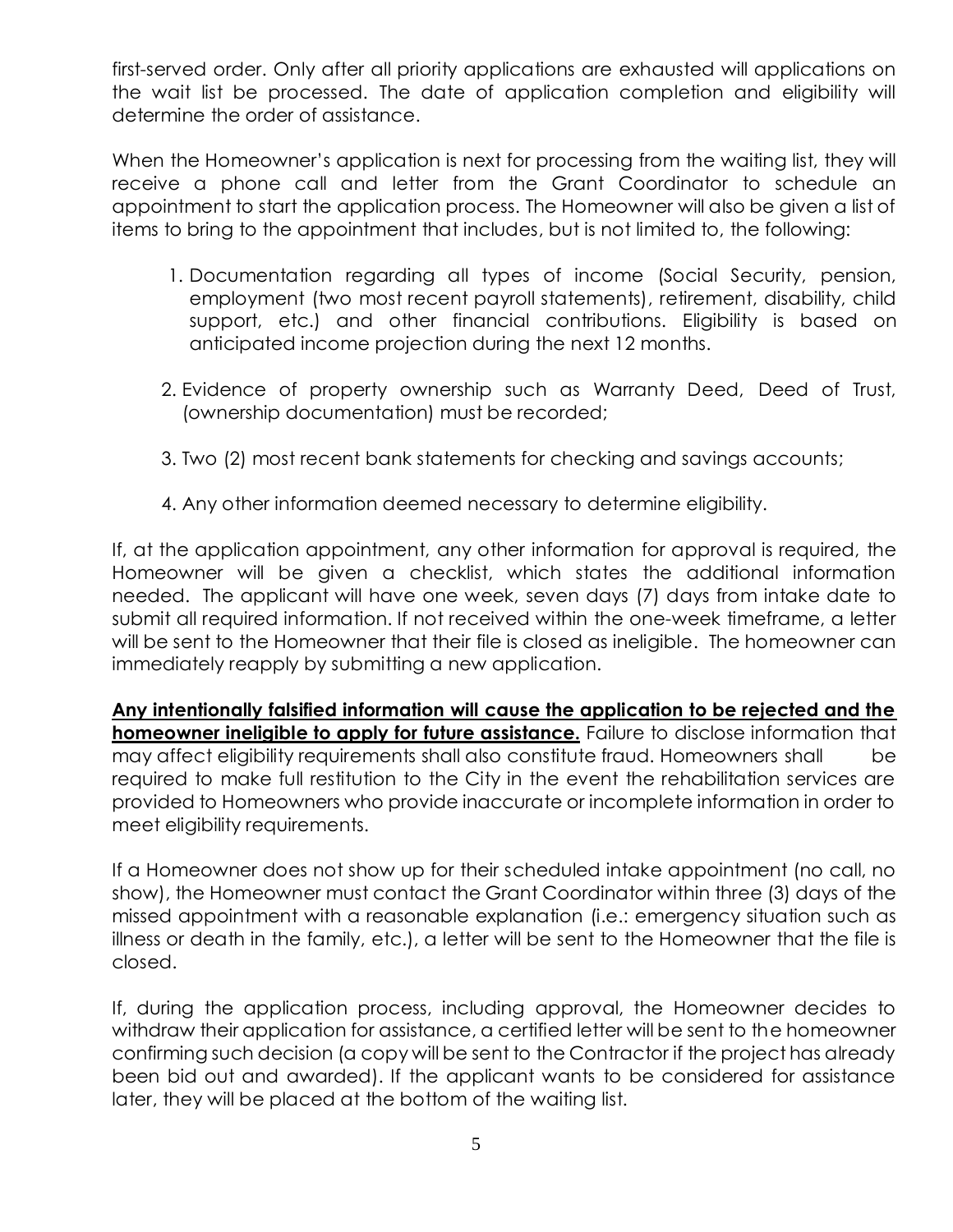The application waitlist will be purged every 6 months. Applications received January-June will be purged in Phase 1, Applications received July–December will be purged in Phase 2. The purge procedure will consist of mailing a new application to residents on the waitlist to update. Updated applications received by the due date will be placed again on the waitlist at its current position.

- c. HOME REPAIR PROGRAMS
	- 1. Major Housing Rehabilitation Program

The City of Mesquite's Major Housing Rehabilitation Program is designed to assist homeowners qualified homeowners in Mesquite with up to a \$25,000 grant for repairs to address interior and/or exterior deficiencies that make the dwelling unsafe, unsanitary or in need of renewal as determined by staff.

The Major Homeowner Rehabilitation Program will address repairs according to need in the following priority categories:

# **Priority One**

- Roof
- HVAC
- Water Heater
- Weatherization
	- o Windows
	- o Exterior Doors
	- o Storm Doors
	- o Attic Insulation
- ADA Modifications
	- o Toilet Commodes
	- o Showers
	- o Railing
	- o Sidewalk Repair (trip hazards)
- **Exterior** 
	- o Vinyl Siding
	- o Exterior Painting
	- o Lead Hazards
- Plumbing to Code
- Electrical to Code

# **Priority Two**

- Flooring
	- o Carpet
	- o Vinyl Plank
- Millwork
	- o Kitchen Cabinetry
	- o Kitchen Countertops
- Appliances
	- o Cooktop/Range/Oven
	- o Refrigerator
	- o Dishwasher
	- o Garbage Disposal
- Plumbing
	- o Bathroom Fixtures
	- o Vanities
	- Electrical
		- o Light Fixtures
		- o Ceiling Fans
	- Fencing
	- Extermination Services

This list is not all-inclusive, and each property will have individual needs as determined by the Inspector. Additionally, the repair program does not address swimming pool repairs, foundation repairs or repairs for any other issue(s) caused by foundation instability.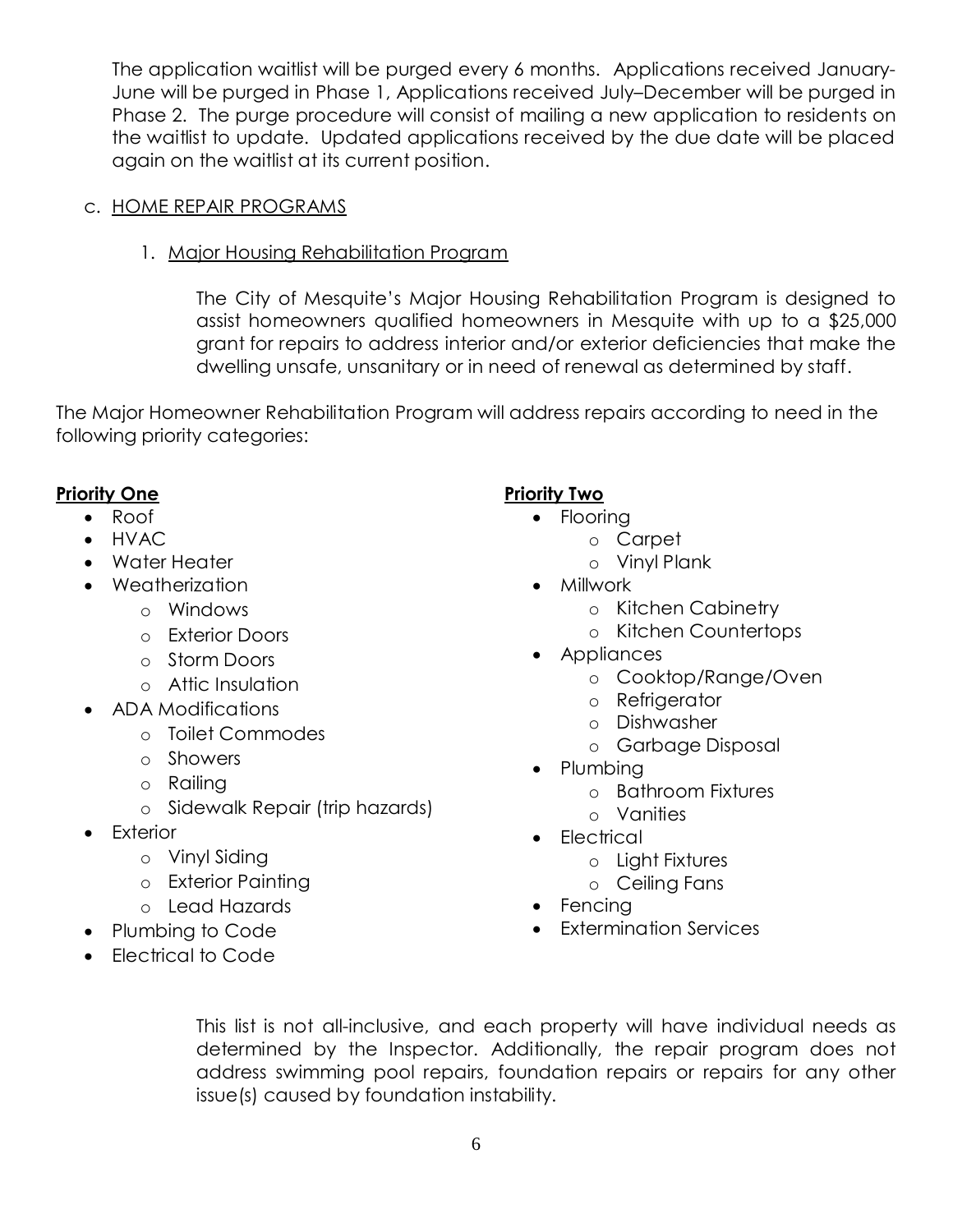- i. Major Homeowner Rehabilitation Repairs must conform to Housing Quality Standards upon completion of rehabilitation.
- ii. Reasonable and necessary related soft costs will be paid by the City of Mesquite. These costs include, but are not limited to:
	- Architectural, engineering, inspection, and scope of work writeups
	- Costs related to Lead-Based Paint Hazards
- iii. Staff will assist the Homeowner in order to facilitate the rehabilitation, including the following:
	- o Information on the program;
	- o Information regarding potential lead-based paint hazards;
	- o Soliciting bids for rehabilitation;
	- o Assistance in contractual compliance between the homeowner and contractor; and,
	- o Inspection of rehabilitation of dwelling:

i. Property Inspection—after approval, at the earliest convenient time, the Inspector will perform the property inspection, repair write up, and coordinate the lead-based paint inspection (applicable only for properties built prior to 1978). The purpose of the inspection is to identify all Housing Quality Standards and environmental review violations and determine actions necessary to bring the property into compliance.

The project is unfeasible if the cost estimate exceeds the maximum allowable grant amount for the project. In this case, the Grant Coordinator will notify the homeowner within three (3) business days.

ii. Lead Based Paint Requirements--If the repair cannot be accomplished without disturbing any painted surface for properties built prior to 1978, the surfaces to be disturbed will be either tested in order to detect the presence of leadbased paint or presumed to have lead-based paint present. If tested, it will be by a certified lead-based paint risk assessor to determine the presence or absence of lead-based paint. If lead-based paint exceeding the acceptable limits is found, then the surfaces disturbed will be repaired utilizing safe work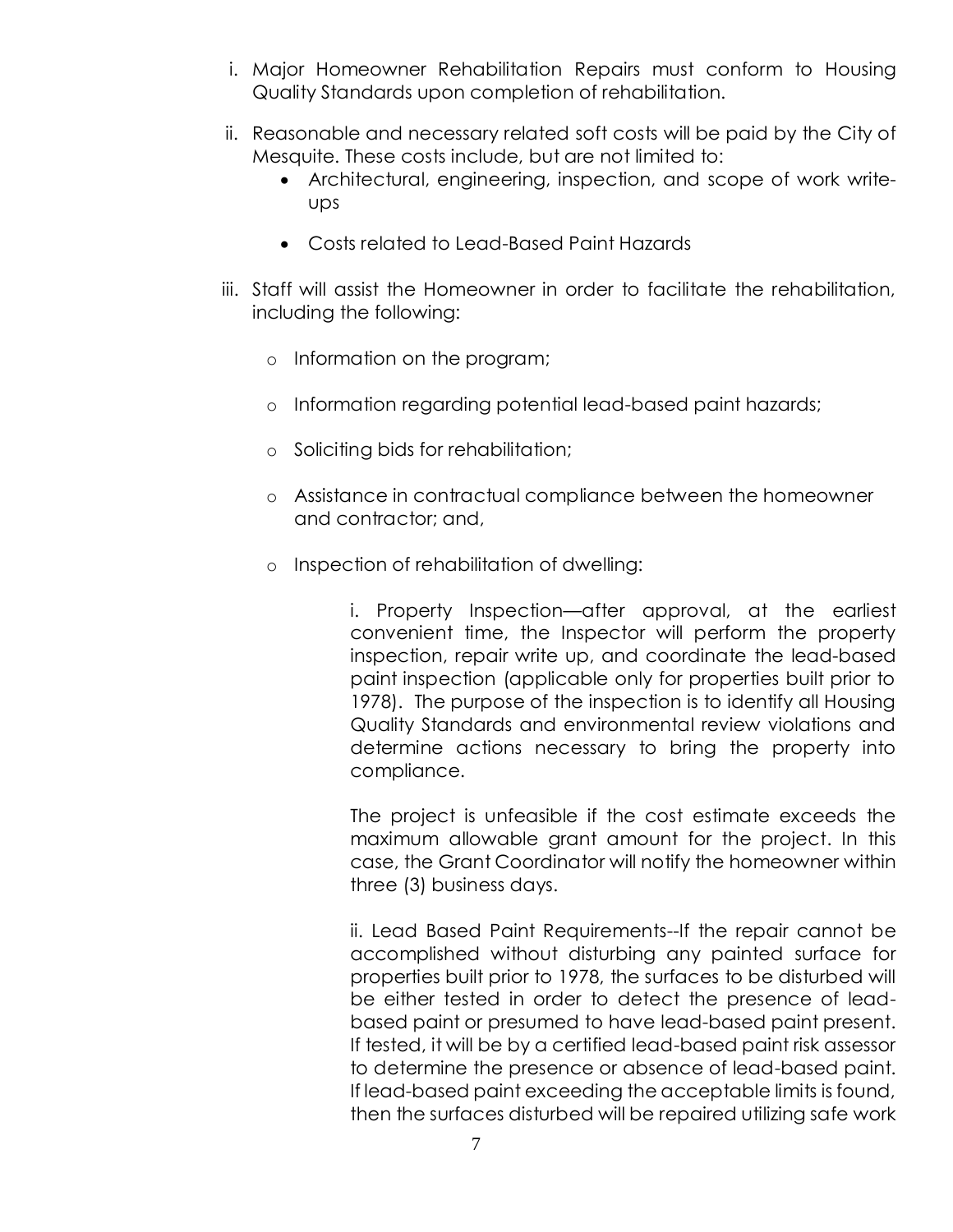practices. A "Notice of Lead Hazard Evaluation" will be provided to the Homeowner. This notice will summarize the nature, scope, and results of the evaluation.

The lead-based paint hazard reduction work will be performed by a contractor who is certified and licensed in utilizing safe work practices. After the hazard reduction work is completed a clearance examination of the work site will be performed by a certified risk assessor to determine if the affected dwelling is safe for occupancy. This involves a visual assessment, analysis of dust samples and preparation of a clearance report. A "Notice of Lead-Based Paint Hazard Reduction Activity" will be provided to the Homeowner. The Contractor must also obtain a final inspection from the City of Mesquite before invoice payment.

#### a. Contractor Criteria

Any interested contractor can bid on CDBG Rehab projects. Contracts will be signed with qualified contractors that have:

- 1. Applied for a profession license through the City's Building **Inspection** department[\(https://energov.cityofmesquite.com/selfservi](https://energov.cityofmesquite.com/selfservice#/home) [ce#/home\)](https://energov.cityofmesquite.com/selfservice#/home);
- 2. Post-consumer satisfaction;
- 3. Acceptable workmanlike skills evidenced through verifiable references of previous rehabilitation, modernization or new construction;
- 4. Guarantee work performed for a period of one year from date of project closeout; and,
- 5. Ability to obtain and carry commercial general liability, along with any employer's liability (workmen's compensation) and auto liability insurance as follows:

| <b>TYPE</b>                                                                  | <b>AMOUNT</b>                                                                       |
|------------------------------------------------------------------------------|-------------------------------------------------------------------------------------|
| A. Workers<br>and<br>Compensation<br><b>Employers Liability</b>              | <b>Statutory Limits</b><br>\$100,00 per occurrence                                  |
| Commercial<br>(Public)<br>В.<br>Liability),<br>including but not limited to: | <b>Bodily Injury:</b><br>\$500,000 per person<br>\$1,000,000 per<br>occurrence, and |
| Premises/Operations<br>İ.                                                    |                                                                                     |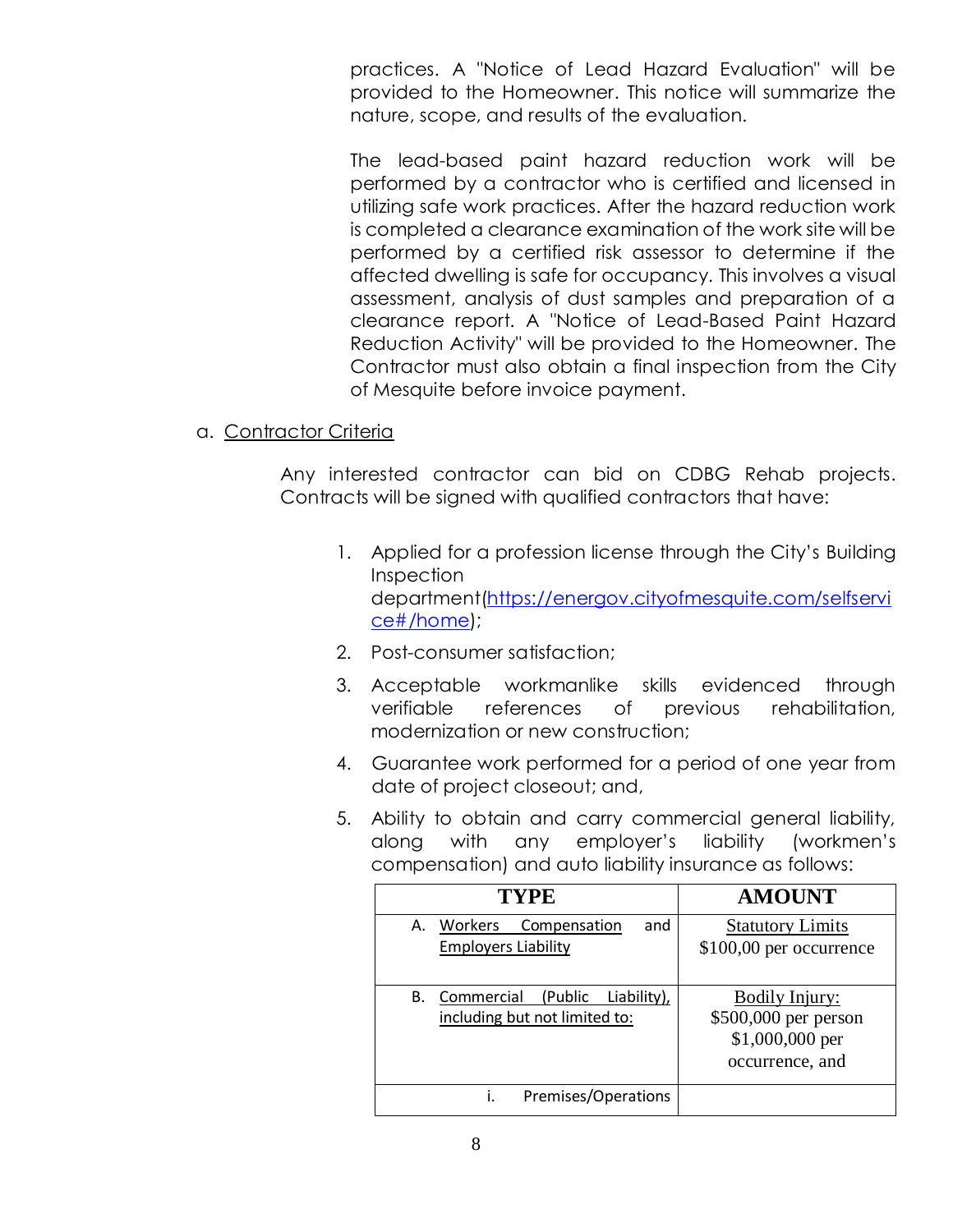| ii.                                         | Independent                                                                 | <b>Property Damage:</b>                   |
|---------------------------------------------|-----------------------------------------------------------------------------|-------------------------------------------|
|                                             | Contractors                                                                 | \$500,000 per occurrence                  |
| iii.                                        | Personal Injury                                                             | with general aggregate of                 |
| iv.                                         | Products/Complete                                                           | \$1,000,000                               |
|                                             | Operations                                                                  |                                           |
| v.                                          | Contractual<br>Liability<br>Above<br>(insuring)<br>indemnity<br>provisions) |                                           |
| <b>Business</b><br>C.<br>Automobile Policy: | (Commercial)                                                                | <b>Combined Single Limit</b><br>\$500,000 |

Insurance required herein shall be issued by a company or companies of sound and adequate financial responsibility and authorized to do business in the State of Texas. All policies shall be subject to examination and approval by the City for their adequacy as to form, content, form of protection, and providing company.

The Contractor further agrees that with respect to the above required insurances, the City shall:

- 1. Be named as the Certificate Holder and as additional insured, on all required insurance except worker's compensation.
- 2. Be provided with a waiver of subrogation, in favor of the City, on all required insurance.
- 3. Be provided with an unconditional 30 days advance written notice of cancellation or material change.

No Contractor appearing on the System for Award Management (SAM) debarred contractor list will be approved to perform work.

# b. Contract Procurement Competitive Bid Policy

The Grant Coordinator will email to contractors, including Historically Underutilized Businesses (HUB's), a scanned copy of the work writeup, which will denote the date/time of the bid opening. The City may withhold awards of jobs to any Contractor with outstanding warranty items. The Homeowners are sent a copy of the work write-up with a transmittal letter stating they are to present any inquiries regarding the scope of the work prior to the date of bid opening.

The invitation for bid must advise the contractor that **bid proposals will be accepted by fax, email or in person** and the contractor and project name must appear on the cover of the bid.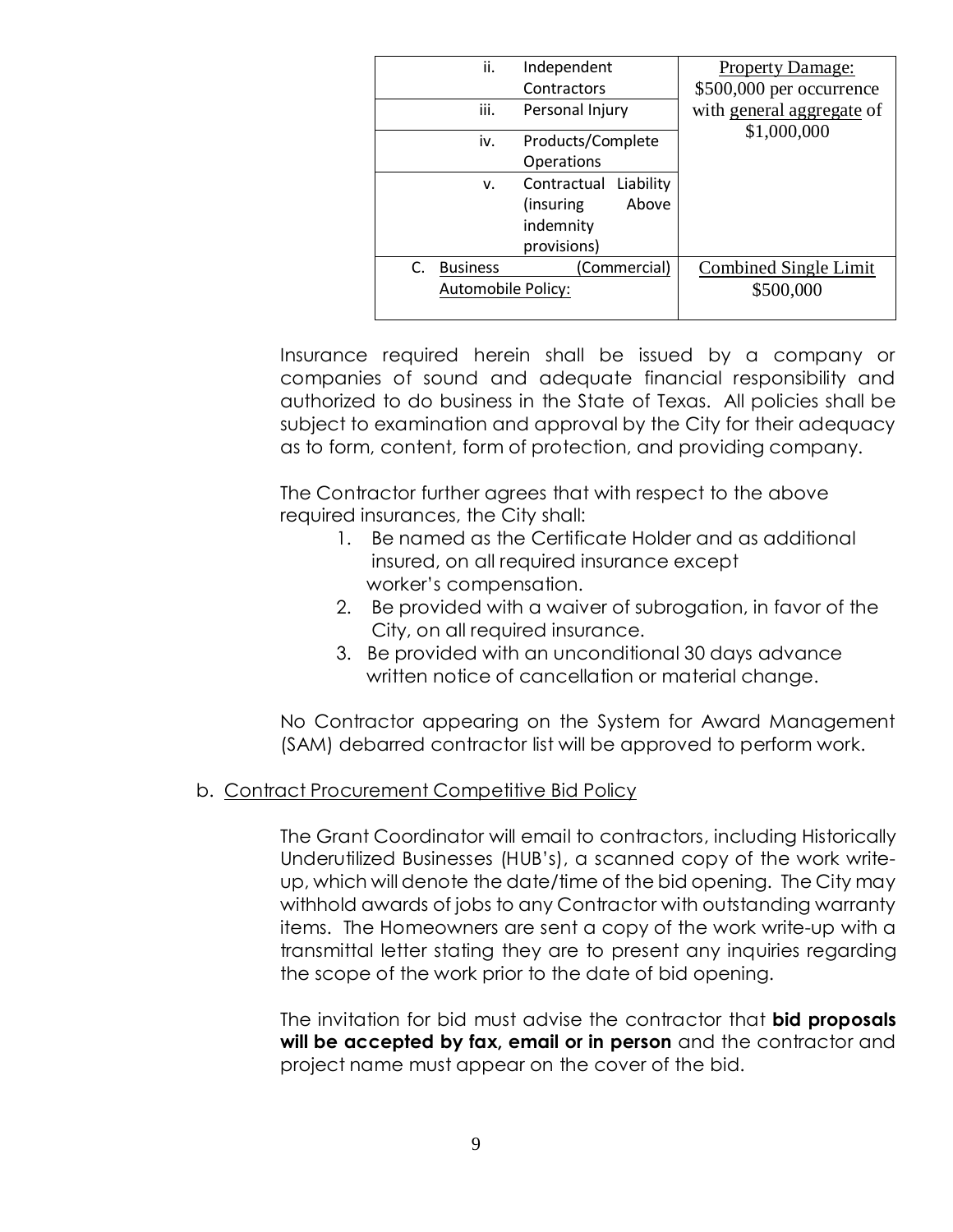Staff must designate a specific location for return of bid documents, which must be **DATE AND TIME STAMPED.** No response within the required time will be regarded as a **NO BID.**

NO BIDS WILL BE ACCEPTED IF SUBMITTED ANYTIME AFTER THE SPECIFIED DUE DATE/TIME AND DESIGNATED LOCATION.

Review of the Contractor's proposal by the Inspector will show the proposal to be either acceptable, or unacceptable for one or more of the following reasons:

- **The total price exceeds the maximum grant amount** approvable by the City of Mesquite;
- Not all work items are bid upon; and/or the Contractor or Contractor's representative failed to visit and inspect the property;

The Inspector is responsible for reviewing all bids and each bid line item prior to bid award. The Grant Coordinator confirms that funding is available for the entire project;

The bid will be awarded to the lowest qualified bidder. Time being of the essence, the bid may be awarded to the next lowest bidder should the Contractor with the low bid been awarded or hold contract for other jobs through the City;

Should all bids for the rehabilitation repairs exceed the \$30,000 grant allowance, the City may elect to delete one or more repair items, if feasible. The City must be able to certify the exterior of the property will still meet HQS standards after such deletions. If deleting one or more repair items is not feasible, the City can elect to increase the allowance for the repairs with the approval of the Manager of Housing and Community Services.

#### c. Contract Signing Procedures

The Grant Coordinator will schedule a "pre-construction" conference and contract document signing with the Homeowner, the Contractor and the Inspector in attendance. Before signing a contract, the Inspector will go through the line items on the work write-up and discuss with both parties each item and what construction is required and where it will be applied. This conference is required to ensure a thorough understanding by all parties.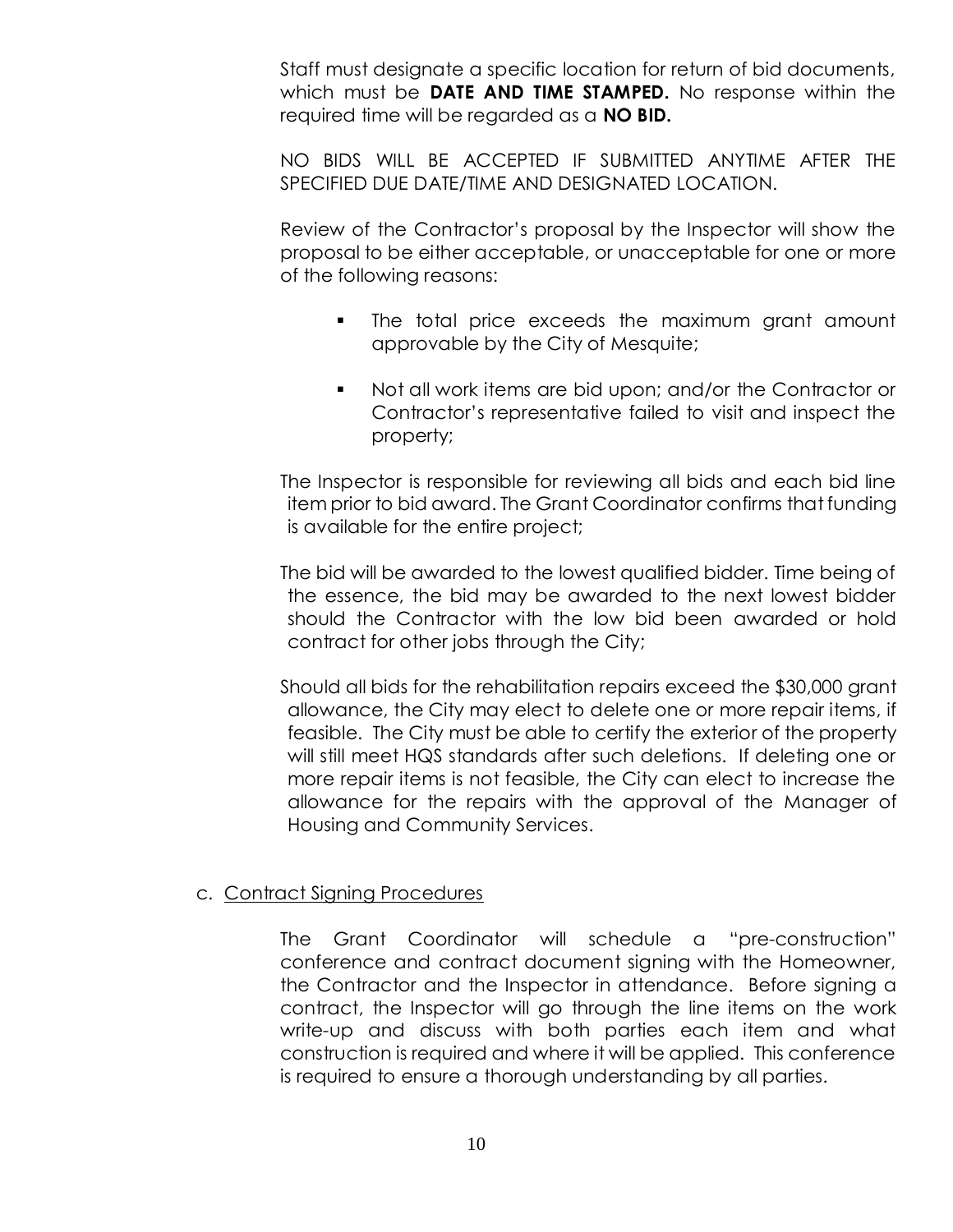After the pre-construction meeting, the Grant Coordinator will get Homeowner and Contractor signatures on contract documentation. Documents requiring a signature are:

- **Homeowner/Contractor Agreement**
- **Homeowner Acknowledgement**
- **Notice Regarding Privacy**
- **Non-Exclusion Certification**
- Notice to Proceed
- Any other document or certification required by federal, state or local law

#### d. Work Monitoring

The Inspector will monitor the progress of the construction project. All licensed trade work shall be inspected by the City of Mesquite Building Inspection Division and the contractor is responsible for obtaining appropriate permits. The Contractor must begin work no later than five (5) business days from date of contract and complete the work within forty-five (45) working days. A penalty of \$100 per calendar day will be enforced against the Contractor for each day after the scheduled completion date. Visits to the job site will be made by the Inspector. For Homeowners that have household items which need to be moved/boxed from the workspace so that the rehab repairs can progress, a 72-hour advance notice will be given. If the workspace is not clear in that timeframe, repairs that are affected will be removed from the contracted scope of work.

# d. Change Orders

1. All change orders to the work write-up specifications are to be approved by the Manager of Housing and Community Services prior to the work being initiated. A change order form will be prepared by the Inspector and requires signatures from the Inspector, Homeowner, Contractor and Manager of Housing and Community Services. Additional work contracted between the Homeowner and Contractor during job progress is prohibited without City approval. Additionally, per local government code 252.048(d), the original contract price may not be increased by more than 25%.

2. The Inspector will approve all materials on the job site to assure compliance with specifications.

3. In the event of a dispute between the Homeowner and Contractor concerning satisfactory completion of the job, the Inspector will work with both parties to negotiate a resolution and render a decision. Should either party wish to appeal the Inspector's decision, they may request a hearing with the Grant Coordinator for a final determination.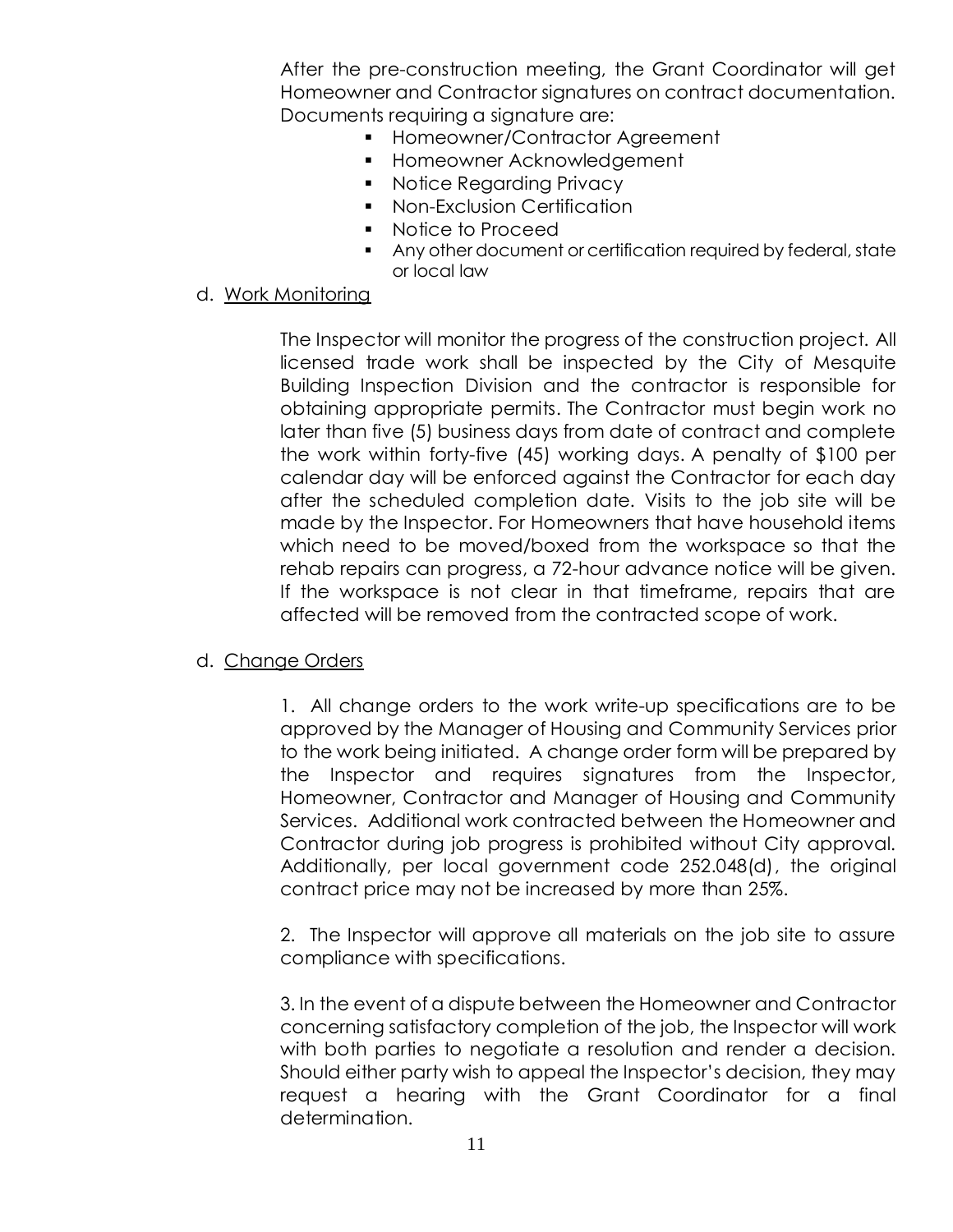#### f. Closeout Procedures

1. The Inspector will review with the Homeowner all completed repairs on work write-ups and execute "Certificate of Final Inspection" and have the Homeowner sign the "Statement of Completion."

2. The Grant Coordinator will obtain from the Contractor all final inspection green tags, manufacturer's/supplier's warranties, certifications required on work write-up, final invoice and subcontractor waiver (if applicable) and "All Bills Paid Affidavit" prior to or upon grant close-out.

3. Payment of work performed for the housing rehabilitation program shall be made payable to the Contractor, in one lump sum. Payment is subject to final approval by the Homeowner and the City before releasing check to the Contractor. Exceptions to this are applicable when the City has found all work to be acceptable and the Homeowner refuses to sign a "Statement of Completion" without valid reason or lacks understanding of work acceptability.

The Inspector will complete the "Certification of Final Inspection" and acquire Contractor's Final Invoice as applicable for the specific project. The Inspector verifies that the necessary portion of work has been completed and that the quality of workmanship is satisfactory. Upon approval by the Inspector, the payment request will be prepared by the Grant Coordinator. The Contractor shall receive payment for completed contract within thirty (30) business days after receipt of final invoice.

#### 2. Emergency Repair Program

The City of Mesquite Emergency Repair Program is designed to assist lowincome Homeowners in Mesquite with repairs to items that pose an imminent threat to the health and/or safety of the Homeowner and the surrounding neighborhood. Acceptable emergency repairs shall be defined as:

- Water leaks that are flooding the structure
- Lack of water to the residence
- Non-functioning hot water heater
- Inoperable toilets
- Inoperable lavatories,
- Raw and standing sewage
- Broken sewer lines/water supply lines
- Gas leaks
- No vented heat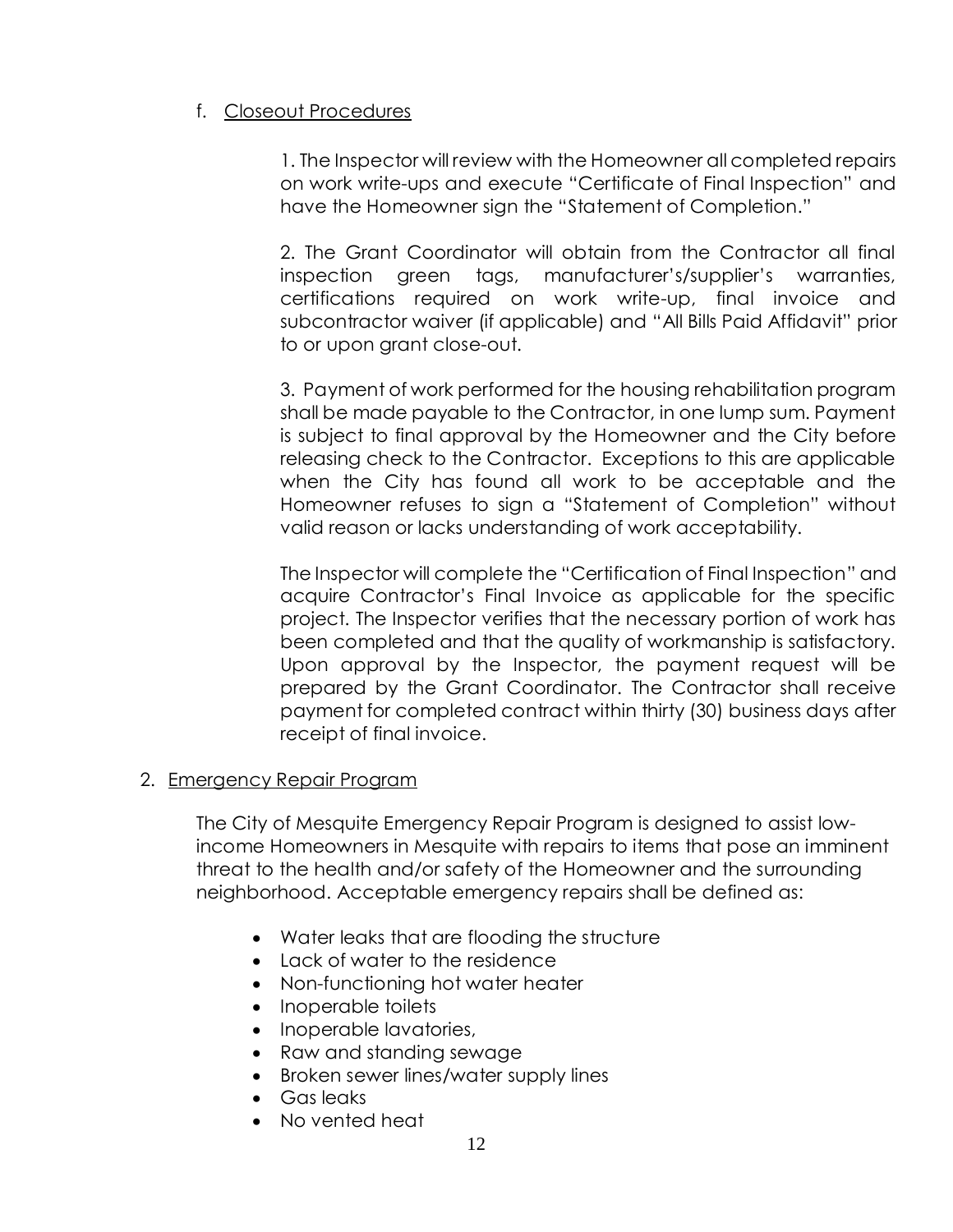- No functioning air conditioning
- Hazardous and electrical malfunctions that are an imminent danger to the structure
- No window panes in window

This definition also covers repair situations created by accidents or natural disasters that are an imminent danger to the structure and are creating an imminent threat to public health and safety and the surrounding neighborhood. These are only a few examples of potential conditions, which may exist. The examples demonstrated are not all inclusive; staff must evaluate each request on a case-by-case basis.

Under 24 CFR 58.34(a)(10), "Assistance for temporary or permanent improvements that do not alter environmental conditions and are limited to protection, repair, or restoration activities necessary only to control or arrest the effects from disasters or imminent threats to public safety including those resulting from physical deterioration" are classified as exempt from lead-based paint requirements .

When repairs are deemed to constitute an emergency, the following approval process will be performed by the Grant Coordinator:

- 1. Verify ownership of home using abbreviated process.
- 2. Verify income of all occupants of the home using abbreviated process.
- 3. Ensure no City and property taxes are owed.
- 4. Conduct a criminal background check.
- 5. Obtain Manager's approval.
- 6. Per the City's Procurement Policies, if repairs are estimated to be greater than \$2,999, send the Manager of Purchasing an e-mail outlining the work to be done and a cost estimate of the repairs to obtain approval.
- 7. Once approval is obtained a contract for the repair can be signed.

All procedures beginning with contract signing through contract closeout will be the same as listed on page 10 of this document.

Emergency Repairs are limited to a maximum of \$5,000. Emergency Repair requests which exceed this limit will require approval from Manager of Housing and Community Services.

#### a. Emergency Repairs Open Solicitation Procurement

The City will maintain a list of qualified contractors for each trade used in the housing rehabilitation program, generated through a solicitation of qualified Contractors. The solicitation for qualified Contractors will be conducted on an annual basis through public advertisement that lists the requirements and qualifications needed for emergency repairs on single-family residences. The public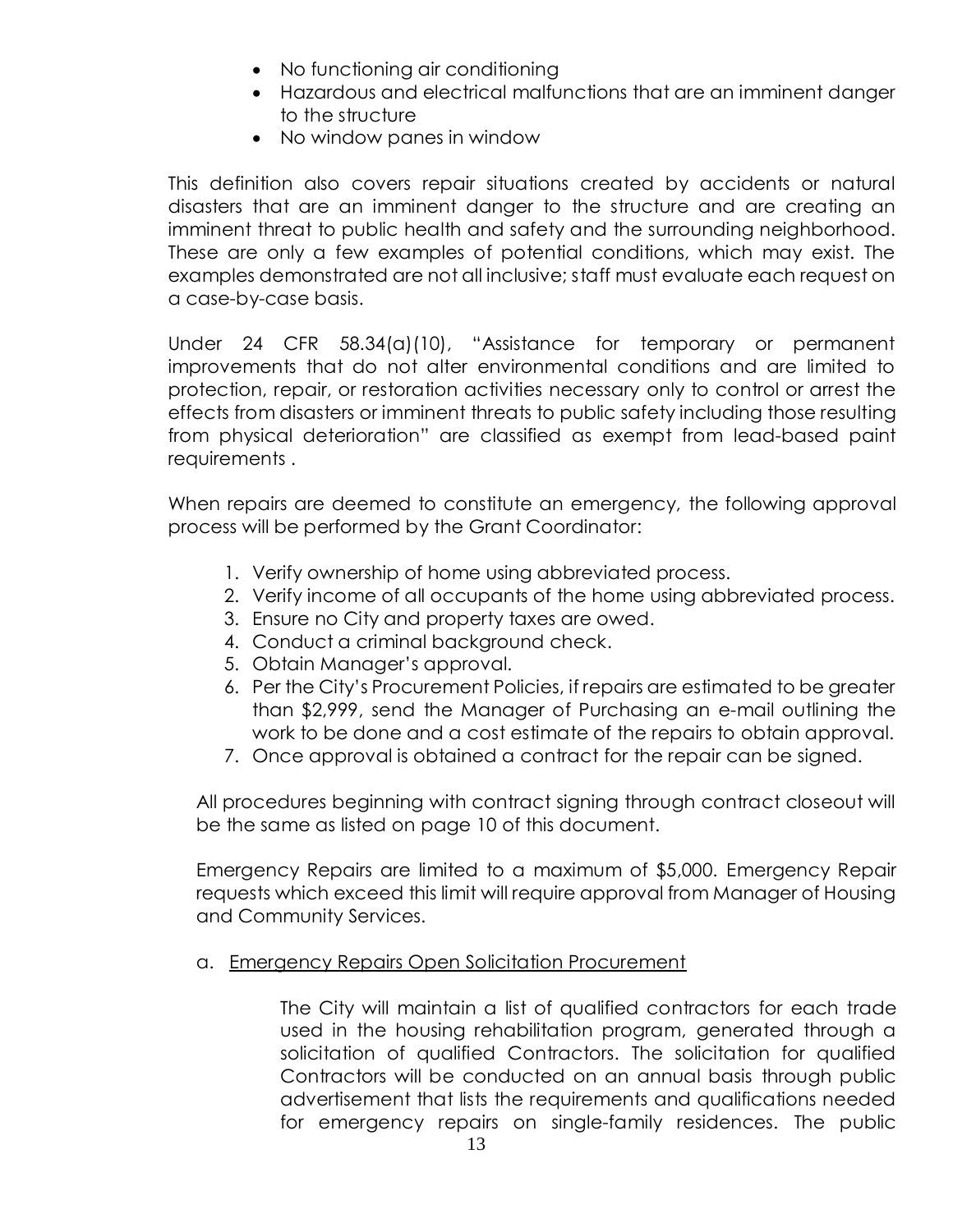advertisement will include, at a minimum, posting on the City's Web site, placing an advertisement in the local newspaper, direct mail to existing Contractors and direct e-mail to existing Contractors.

Any interested Contractor may be added to the list at any time after the solicitation process has ended if the Contractor meets the requirements and qualifications in effect during the current year.

#### b. Maintenance and Selection of Emergency Repairs List

Each list of trade specific Contractors will be a randomized list and will be generated upon conclusion of the solicitation for qualified Contractors. The randomizing of the lists occurs once during the current year and will remain in the same order for the current year. The lists will be randomized again every year upon conclusion of the solicitation for qualified Contractors.

Selection from the appropriate trade list will begin at the top and proceed in sequential order through the bottom of the list. In instances where the selected Contractor is either not available to sign the contract or is unable to complete the work in the designated timeframe, the City will proceed in sequential order until an available Contractor is selected. For the next emergency, staff will resume selection from the list choosing the Contractor following the previously chosen company.

Any additions of qualified Contractors to the lists will be placed at the bottom of the appropriate trade list. Further, the inclusion of additional qualified Contractors does not disrupt the sequential order or selection of Contractors at any time.

#### c. Work Monitoring of Emergencies

The Inspector will monitor the progress of the emergency rehabilitation project. All licensed trade work shall be inspected by the City of Mesquite Building Inspection Department. The Contractor must begin work no later than one (1) business day from date of contract and complete the work within five (5) business days. A penalty of \$50 per calendar day will be enforced against the Contractor for each day after the scheduled completion date.Daily visits to the job site will be made, whenever possible, by the Inspector.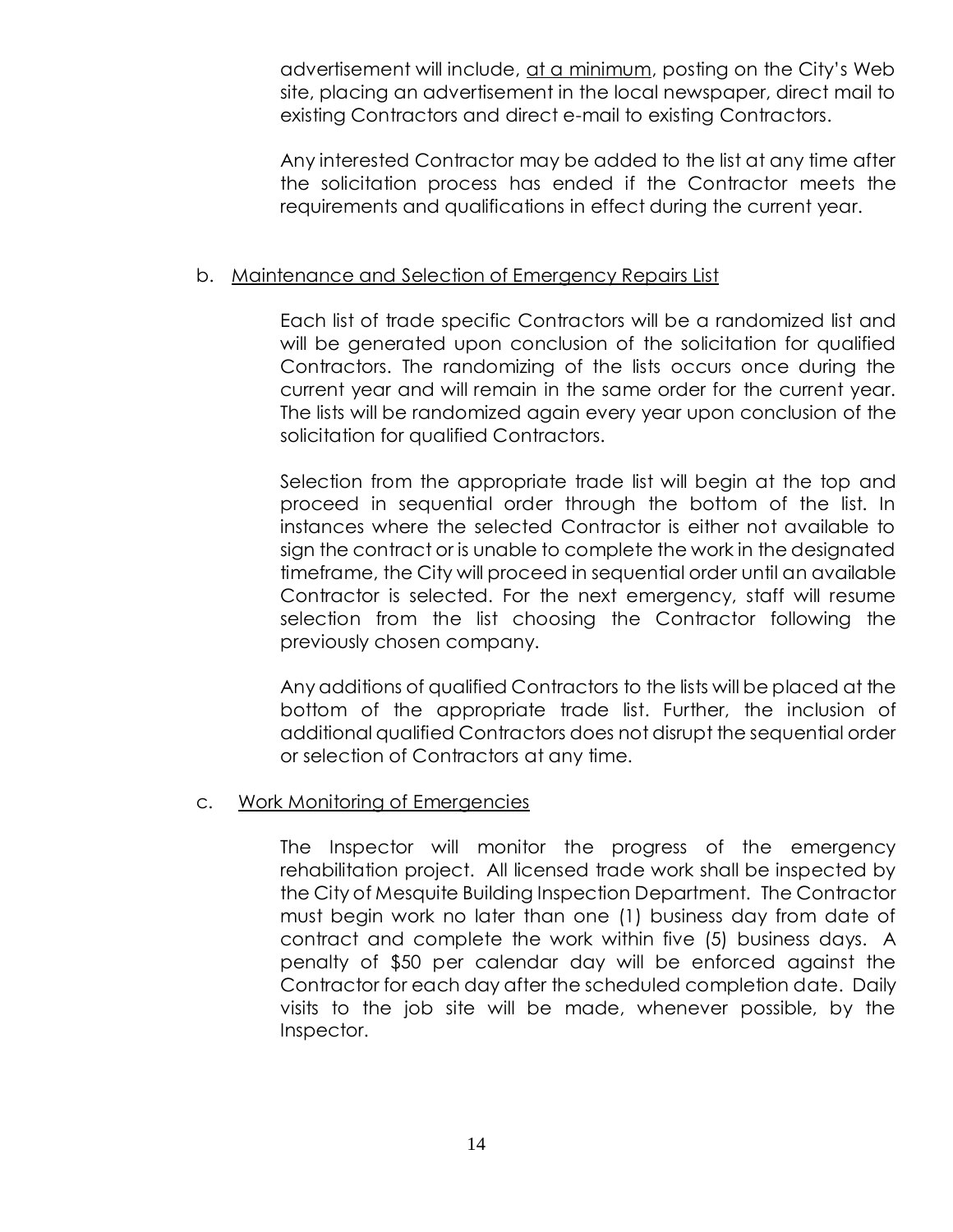# 3. Warranty Follow-up Procedures

If a problem with a repair exists, an inspection will be performed, and the Contractor will be notified to make repairs. A follow-up call or re-inspection will be made by the Inspector to ensure the Contractor has made the requested repairs.

No further inspections will be made by the City unless the Homeowner reports needed repairs or problems within the one-year warranty period. HUD may inspect the properties during any CDBG program monitoring visit for compliance purposes.

# **V. DOWN PAYMENT ASSISTANCE PROGRAM**

The City of Mesquite's Down Payment Assistance Program assists qualified, prospective homebuyers in Mesquite. Applications are accepted and reviewed on a first-come, firstserve basis. Applicants who have received any housing assistance from City of Mesquite's CDBG within the prior 5 years are not eligible. Applicants who have previously received down payment assistance from City of Mesquite at any time are not eligible.

Closing cost assistance can be requested in addition to down payment assistance for the applicant(s) to pay the following expenses:

- 1 Point Origination Fee
- Approved Discount Points (2 maximum)
- Lender Fees (Excluding Origination, Discounts, and 3rd Party fees maximum of \$1000)
- Processing Fee
- Upfront MIP/PMI
- Appraisal
- Mortgage Title Policy
- Attorney Fees
- Recording Fees
- Termite/Home Inspection
- Survey
- Credit Report
- Pre-paid Interest (Not to exceed 30 days)
- Pre-paid Insurance (First Year)

The award ratio for down payment assistance combined with closing cost assistance can be no more than 75% of the required minimum down payment amount, plus, no more than \$2,000 in closing cost.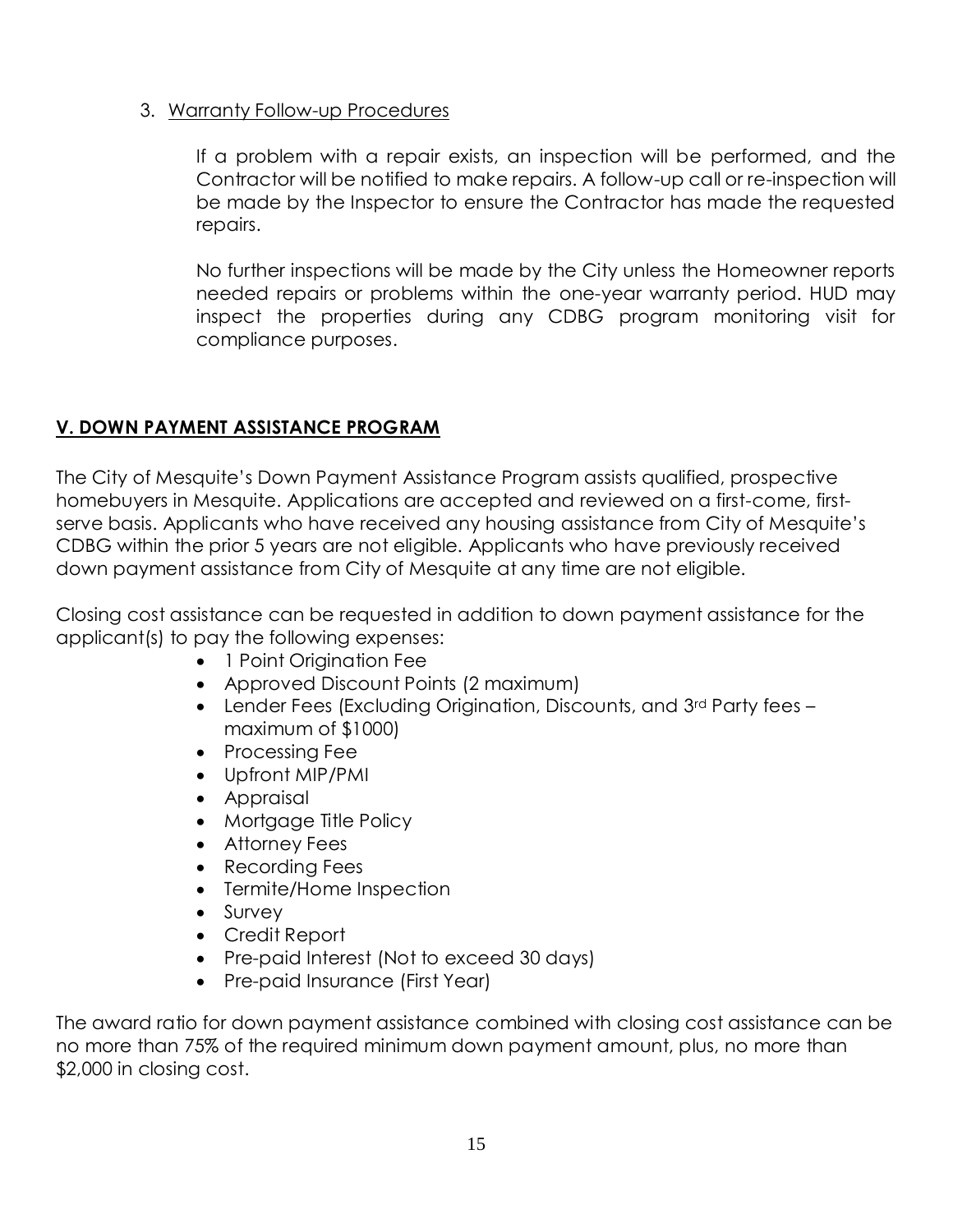The total maximum amount available for down payment and closing cost assistance is \$7,000, depending on the applicants' annual income. Qualified applicants may request additional assistance up to a maximum total of \$10,000, subject to approval by the Manager of Housing and Community Services department. The chart below shows assistance availability based on applicant's annual income.

| AMI Level   | <b>DPA</b>              | <b>CCA</b> |
|-------------|-------------------------|------------|
| 51-80%      | 50% of minimum required | \$1,000    |
| $31 - 50\%$ | 63% of minimum required | \$1,500    |
| 0-30%       | 75% of minimum required | \$2,000    |

# a. Applicant Criteria

- 1. Must be a first-time homebuyer, not owned a home in last 3 years, or owned a home with a former spouse while married but has since divorced and no longer resides in the home.
- 2. Must be a U.S. Citizen, Citizen National, or Qualified Alien. An original Social Security card or valid passport will be required for verification.
- 3. Annual Income must be at or below the current 80% Area Median Income.

| Number of<br>household<br>members |          | າ | 3                                                                          |  |  |  |
|-----------------------------------|----------|---|----------------------------------------------------------------------------|--|--|--|
|                                   |          |   |                                                                            |  |  |  |
| Annual                            |          |   |                                                                            |  |  |  |
| <b>Income</b>                     | \$48,300 |   | \$55,200   \$62,100   \$68,950   \$74,500   \$80,000   \$85,500   \$91,050 |  |  |  |
| Limits*                           |          |   |                                                                            |  |  |  |

#### **ANNUAL INCOME LIMITS**

*\*HUD Revises Annual Income Limits Annually.*

4. Combined housing and debt ratios cannot exceed 43% of the borrower's gross monthly income.

The City will determine applicant household size by dependent verification in the form of IRS 1040 tax returns, recent birth certificates, legal adoption certifications, court ordered guardianships and divorce decrees or documentation of separation. Written verification of employment (VOE's), copies of pay stubs, and other written documentation may be necessary to satisfy the requirements of HUD in all income verifications. Applicants will be required to submit copies of most recent award letter for all household benefits, including but not limited to:

- TANF/SNAP
- Social Security
- Unemployment
- Worker's Compensation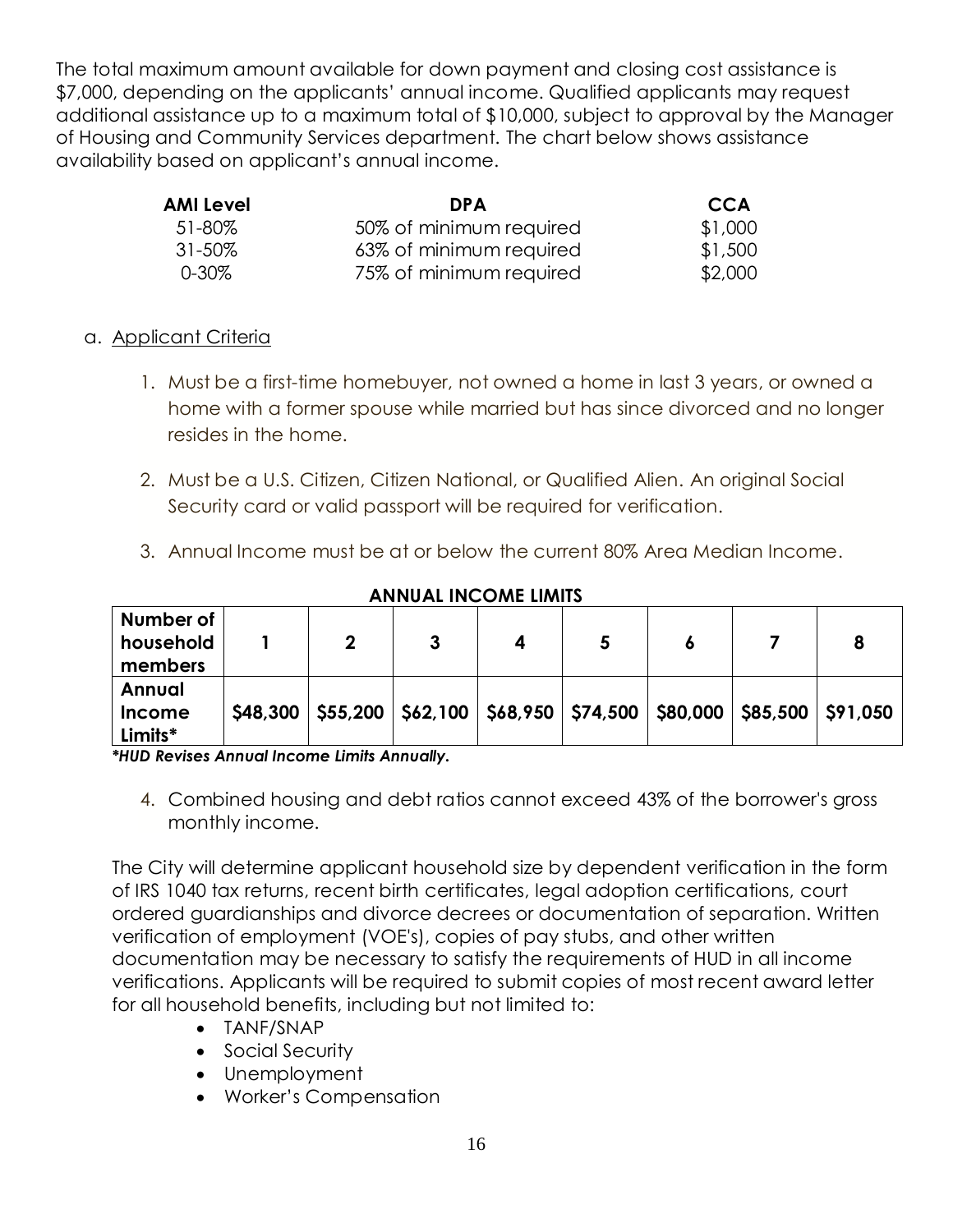The City will consider income and debts of all household member(s) over the age of 18 during eligibility determination. A co-signer's income will be included when determining eligibility and co-signer must occupy home as primary residency.

All individuals age 18+ reporting no income will be required to submit a signed Unemployment Affidavit.

A minimum down payment of at least 1.75% of the purchase price must come from the applicants' own resources.

Applicable applicants must provide evidence of receipt or non-receipt of child support, as well as the Court Order of Child support. Documentation can be obtained from the local child support office.

# b. Payback of Principal Loan Amount

Assistance is provided in the form of a Deferred Payment Loan secured by a Promissory Note and Subordinate Second Lien. Payback of the Principal Amount will only be required if any of the following conditions occur:

- 1. The Property is sold, transferred, leased, rented, abandoned, foreclosed or ceases to be occupied by Grantee as grantee's principal residence prior to five years from the date of the Note and Deed of Trust (the "Affordability Period").
- 2. The Prior Lien note is paid in full according to its terms during the Affordability Period.
- 3. The Prior Lien note is refinanced in whole or in part or is assumed by a new borrower without the consent of Lender during the Affordability Period.
- 4. Default in the terms of the Note or Deed of Trust.
- 5. After five years and one day from the date of the Note, the Note shall be forgiven if the Borrower is not in default of any of the provision of the Note or this Deed of Trust.
- 6. If Grantee sells the Property or if the holder of the Prior Lien note forecloses upon the Property during the Affordability Period, the Principal Amount of the Note shall be repaid from New Proceeds. Net Proceeds of a sale, whether voluntary or involuntary are defined as the sales price of the property minus loan repayment (excluding grant) and any closing costs.

# c. Homebuyers Education Course

All applicants must complete an 8-hour homebuyer education course. This requirement will be evidenced by a completion certification from a Housing and Urban development (HUD) Certified Housing Counseling Agency only. For a list of HUD approved agencies please visit:

<https://apps.hud.gov/offices/hsg/sfh/hcc/hcs.cfm?weblistaction=summary>

The City of Mesquite has established partnerships with the following approved Agencies: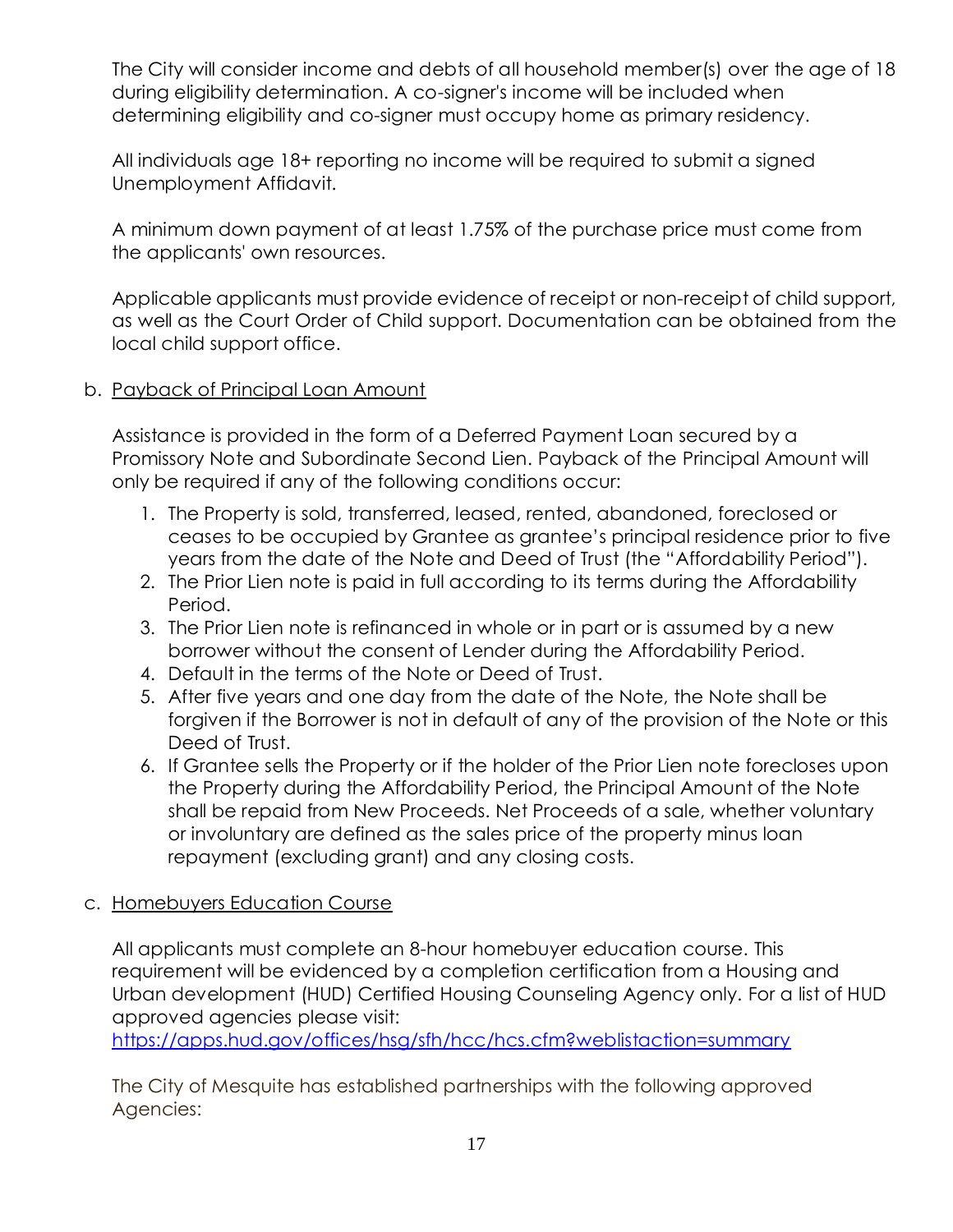- 1. Catholic Charities of Dallas
- 2. Dallas Area Habitat for Humanity
- 3. Dallas County Home Loan Counseling Center
- 4. East Dallas Community Organization
- 5. NACA (Neighborhood Assistance Corporation of America)
- d. Eligible Property

A property is eligible to receive homebuyer's assistance if it meets the following criteria:

- 1. Property must be located within City of Mesquite city limits.
- 2. Property located in an area identified by the Federal Emergency management Agency (FEMA) as a special flood hazard area must carry flood insurance for the life of the loan and require the approval of the Manager of Housing and Community Services. Submission of proof of insurance is required prior to funding.
- 3. Property cannot be location in an airport clear zone or on a toxic waste site.
- 4. Property must be an existing unit.
- 5. Property must be a permanently affixed, single-family unit (i.e. house, duplex, condo, and townhouse).
- 6. Government owned properties are not eligible for assistance.
- 7. The property cannot be a foreclosed sale
- 8. The sale price of the property may not exceed the area median purchase price.
- 9. Properties built in or before 1978 are required to undergo a visual assessment of the home for deteriorated paint.

The property must meet Housing Quality Standards (HQS) as defined by the U.S Department of Housing and Urban Development. The HQS inspection will be provided by the City at no cost to the buyer. A Real Estate Inspection (TREC) is required on all properties submitted for City assistance, at applicant's expense. All utilities must be on and all necessary repairs must be made before funds can be released. The inspection will be ordered after the applicant has been income qualified.

# **VI. WAIVERS AND APPEALS PROVISION**

a. Request for Waiver